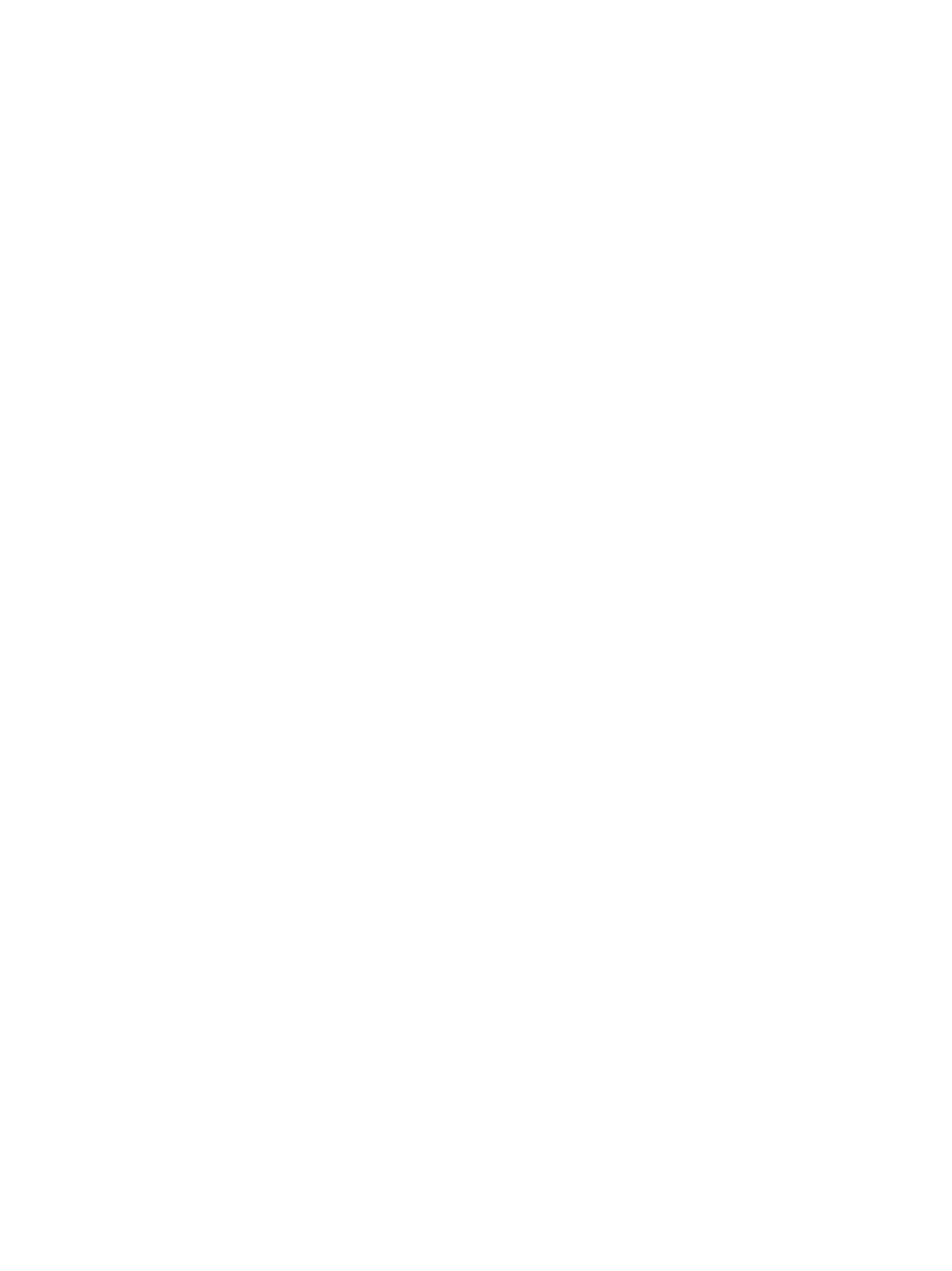#### **Important: This is a Summary of Benefits. Members should refer to the LGHIP Voluntary Insurance Plan Book for detailed information and limitations.**

# **Voluntary Coverages**

The Local Government Health Insurance Plan Voluntary Insurance Plan (LGHIP) includes vision and dental coverage through Southland Benefit Solutions.

An eligible employee or retiree may enroll in for individual coverage at any time by submitting an LGHIP Enrollment Form (LG01) to the unit's payroll clerk. Eligible employees may enroll for coverage at any time. New employees' coverage will be effective according to the unit's effective date of coverage for health insurance. Existing employees can elect coverage which will be effective the first day of the month following receipt by the LGHIB of their Enrollment form. Participants must remain in the LGHIP Voluntary Insurance Plan for at least 12 months and may cancel coverage during the next open enrollment after the 12-month minimum participation period has been met for the participant and dependent.

Eligible participants may enroll for either individual or family coverage. Outside open enrollment, dropping dependent coverage requires a qualifying event (death, divorce, or otherwise losing dependent status). Coverage will be canceled at the end of the month of the qualifying event. The LGHIB requires proof of the qualifying event.

## **Vision Care Plan**

The vision care plan's vision benefits are detailed in the chart below. This vision care plan is not a network plan; therefore, members are able to utilize any eye care professional and receive the same level of benefits.

| THE PUTTE OF PUTTER OF THE PUTTER OF THE PUTTER OF THE PUTTER OF THE PUTTER OF THE PUTTER OF THE PUT |                |  |
|------------------------------------------------------------------------------------------------------|----------------|--|
| <b>Vision Allowances</b>                                                                             | <b>Benefit</b> |  |
| Eye Exam                                                                                             | \$75           |  |
| <b>AND</b>                                                                                           |                |  |
| Frames                                                                                               | \$75           |  |
| Lenses - Single Vision                                                                               | \$80           |  |
| Lenses - Bifocal                                                                                     | \$105          |  |
| Lenses - Trifocal                                                                                    | \$150          |  |
| Lenses - Lenticular                                                                                  | \$175          |  |
| <b>OR</b>                                                                                            |                |  |
| Refractive Surgery (Per Eye)                                                                         | \$150          |  |
| ΟR                                                                                                   |                |  |
| Contacts                                                                                             | \$150          |  |

### **Vision Plan Summary**

#### **Limitations**

Examinations: One in any plan year.

Only one of the following in a plan year:

- Contacts: One new prescription or replacement, or
- Frames and Lenses: One new or replacement frame and one new lens prescription or replacement, or
- Refractive Surgery: One surgery per eye.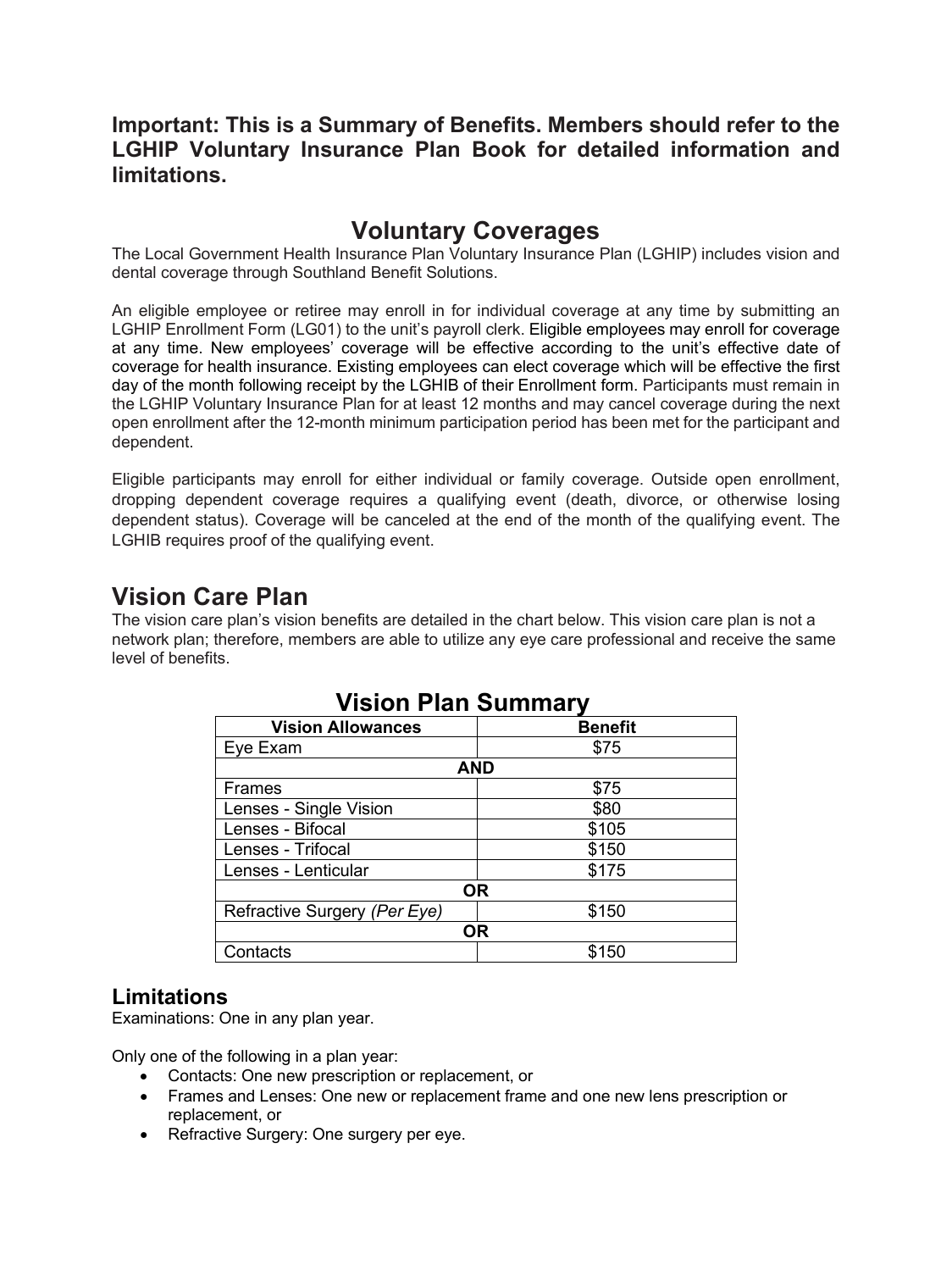# **Dental Plan**

This plan covers diagnostic and preventative services, as well as basic and major dental services.

Diagnostic and preventative services are not subject to a deductible and are covered at 100% (based on reasonable and customary charges) and includes oral examinations, cleaning of teeth, fluoride applications for insured children to age 19, space maintainers, x-rays, and emergency office visits. Routine cleaning visits are limited to two visits per plan year.

Basic and major services are covered at 80% for individual coverage and 60% for family coverage (based on reasonable and customary charges) and includes fillings, general anesthetics, oral surgery not covered under a Group Medical Program, periodontics, endodontics, dentures, bridgework, and crowns. There is a \$25 deductible for family coverage for basic and major services, which is applied per person, per plan year with a maximum of three per family.

**The dental plan administered by Southland offers a dental network program known as "DentaNet". Under the DentaNet program members have the opportunity to use network dentists to save money. However, members enrolled in the dental plan still have the freedom to use any dentist they choose.**

All dental services are subject to a maximum of \$1,250 per year for individual coverage and \$1,000 per-person-per-year for family coverage. Dental coverage does not cover pre-existing dentures or bridgework and does not provide orthodontia benefits. The dental coverage does not cover the replacement of natural teeth removed before a member's coverage is effective. This plan does not cover temporary partials, implants and temporary crowns.

|                                                  | <b>Employee Only</b> | <b>Family Plan</b> |
|--------------------------------------------------|----------------------|--------------------|
| Benefits per person per year                     | \$1,250              | \$1,000            |
| Deductible - Preventative & Diagnostic           | \$0                  | \$0                |
| Deductible- Basic & Major                        | \$0                  | \$25               |
| Preventative Services- Exams, Cleanings, X-Rays, | 100%                 | 100%               |
| <b>Emergency Visits</b>                          |                      |                    |
| Basic & Major Services- Fillings, Oral Surgery,  | 80%                  | 60%                |
| Periodontics, Endodontics, Dentures, Crowns,     |                      |                    |
| <b>General Anesthetics</b>                       |                      |                    |

## **Dental Plan Summary**

#### **Why you should use the "DentaNet" network of dentists:**

DentaNet, Southland's dental network, offers local government employees and their families the largest independent statewide network of preferred dentists. Although members can choose any dentist they like, using a DentaNet dentist saves you money.

#### **Member savings are obtained in both of the following ways:**

- DentaNet dentists do not balance bill members the difference between the DentaNet negotiated fee schedule and what they normally charge.
- Services that require a copay are based on the DentaNet negotiated fee schedule.

*Visit www.southlandbenefit.com to find a network dentist near you and start saving today.*

Note: In order to obtain the DentaNet network savings described above, you must have Dental Plan coverage.